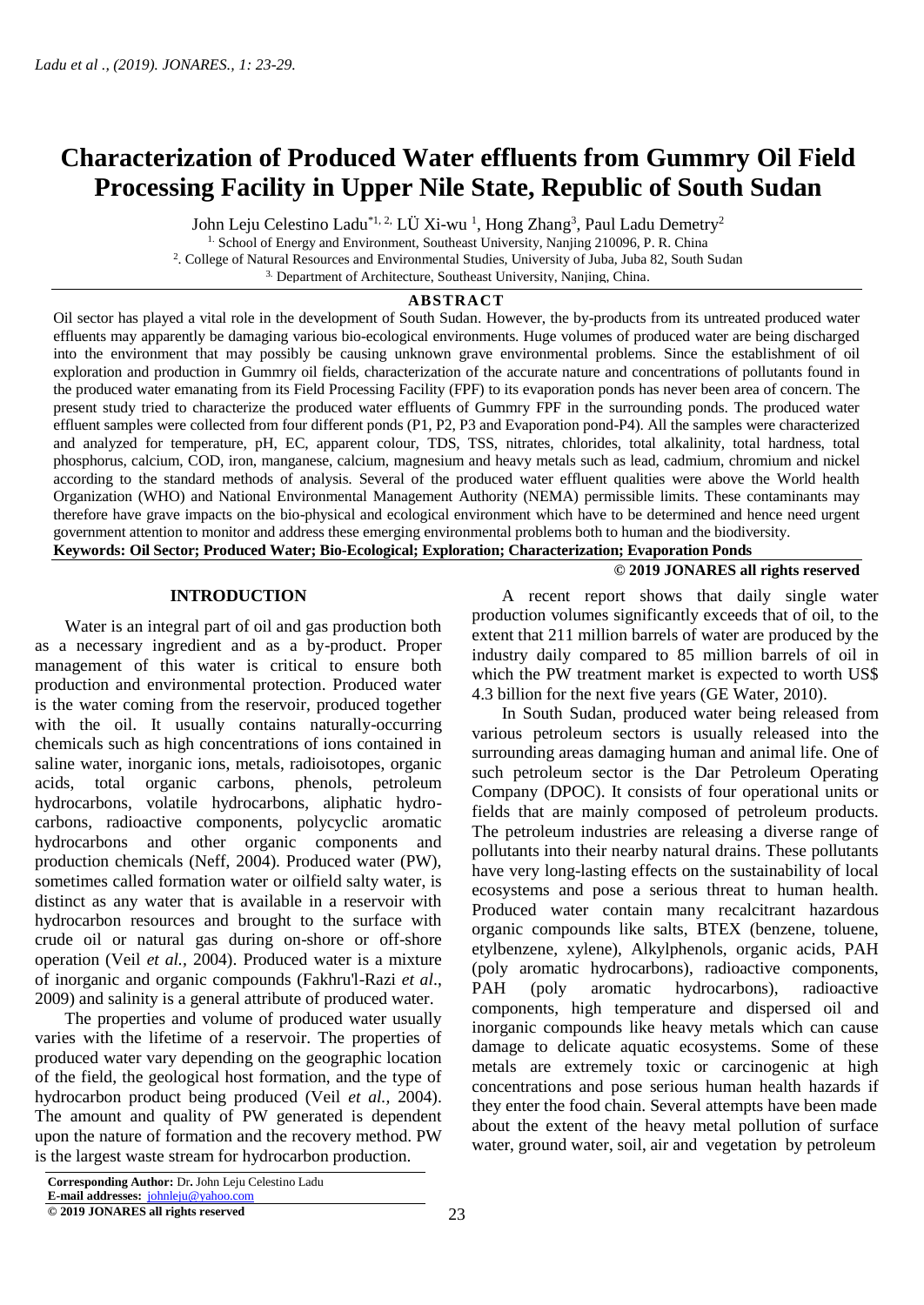#### *Ladu et al ., (2019). JONARES., 1: 23-29.*

and associated industrial activities, particularly thermal power plants and opencast coal mines (Benvenuti *et al*., 1997, Coulthard and Macklin 2003, Fang *et al*., 2003, and associated industrial activities, particularly thermal power plants and opencast coalmines (Benvenuti *et al*., 1997, Coulthard and Macklin 2003, Fang *et al*., 2003, Gluec et al., 2001, and Khan et al., 2005). However, no serious effort has been put forth by any company in South Sudan to characterize the exact nature and concentrations of contaminants found in produced water originating from DPOC- Gumry Field Processing Facilities (FPF). Produced water treatment is necessary for allowing it to be disposed to the surrounding environment and used for other purposes. However, it is not feasible to come up with a suitable produced water treatment plan without knowing the concentrations of the produced water. In this study, the produced water originating from DPOC- FPF was characterized to determine the nature and concentrations of the pollutants. All the samples were characterized for pH, temperature, apparent colour, Total Dissolved Solids (TDS), Total Suspended Solids (TSS), Electric Conductivity (EC), Chemical Oxygen Demand (COD), nitrates, chlorides, total alkalinity, total phosphorus (TP), manganese, calcium, magnesium, oil and grease and different heavy metals (HMs) such as Lead, Cadmium, Chromium, Nickel in accordance to procedures described by (Okalebo, *et al*., 1993). This research study tried to characterize the produced water effluents of Gummry FPF in the surrounding ponds and compare the results with permissible standards established by WHO and National Environmental Authority (NEMA). The results of this study would help to generate useful knowledge and recommendations related to the treatment of produced water being released from DPO - FPF.

#### **MATERIALS AND METHODS**

#### **Study area**

 Gummry Field Processing Facilities (FPF) is part of the Blocks 3 and 7 Oil Development Project. The coordinates at UTM are 0470657 East and 1125376 North at an elevation of 406 m above sea level. Gummry oil field production consists of three main structures namely Gummry, Geradon and Zarzor. The Gummry FPF is located approximately 44 km southwest of Paloch FPF and 28 km northwest of Adar FPF. The design capacity of Gummry FPF is 111,111 BFPD (Barrels of Fluid per Day) and 55% WC, to produce raw crude of 50,000 BOPD (barrels of oil per day) with maximum of 10% WC (water cut), gas-oil ratio (GOR) 12.1- 63.4scf/stb and pours point of 42<sup>0</sup>C. Currently, Gummry oilfield produced water is about 32 kbwpd (kilo barrels of water per day) from 50 production wells. The Gummry produced water injection package capacity is 12 kbwpd, and now 4 injection wells are fully operational with daily injection rate of about 10 kbwpd. Approximately 22 kbwpd of produced water is discharged into burrow pits and evaporation pond daily. It

will take 24 days to increase 10 cm without rain and no water evaporation with the current discharge rate of produced water.

#### **Produced water sampling of Gummry field processing facilities ponds**

Field sampling was conducted in October 13 –15, 2018 at one of the DPOC facility located in Gummry FPF produced water ponds. At each facility and from each sampling site (pond), one grab sample (composite) of water was taken at four locations in the ponds (Table 1 and Figure 1). The produced water samples were collected from all the ponds during the sampling periods. In each sampling period, three samples were collected from each pond in clean plastic bottles. Temperature, pH, electrical conductivity, and TDS were measured on-site. The produced water bottles were brought to laboratory and kept at 4 °C for further chemical analysis.

|  | <b>Table 1:</b> Description of various sampling chambers |  |  |  |
|--|----------------------------------------------------------|--|--|--|
|--|----------------------------------------------------------|--|--|--|

| Pond receiving the effluents from FPF |  |
|---------------------------------------|--|
| Pond - $P1$                           |  |
| Pond - $P2$                           |  |
| Pond - $P3$                           |  |
| Evaporation pond - P4                 |  |
|                                       |  |



Figure 1: Gummry Burrow Pits Ponds and Evaporation Pond Layout

## **Analytical procedures for waste water quality parameters**

 The samples were characterized and analyzed for various physiochemical parameters which included; temperature, pH, EC, apparent colour, TDS, TSS, nitrates, chlorides, total alkalinity, total hardness, total phosphorus, calcium, COD, iron, manganese, magnesium and different heavy metals (HMs) like lead, cadmium, chromium, nickel and others in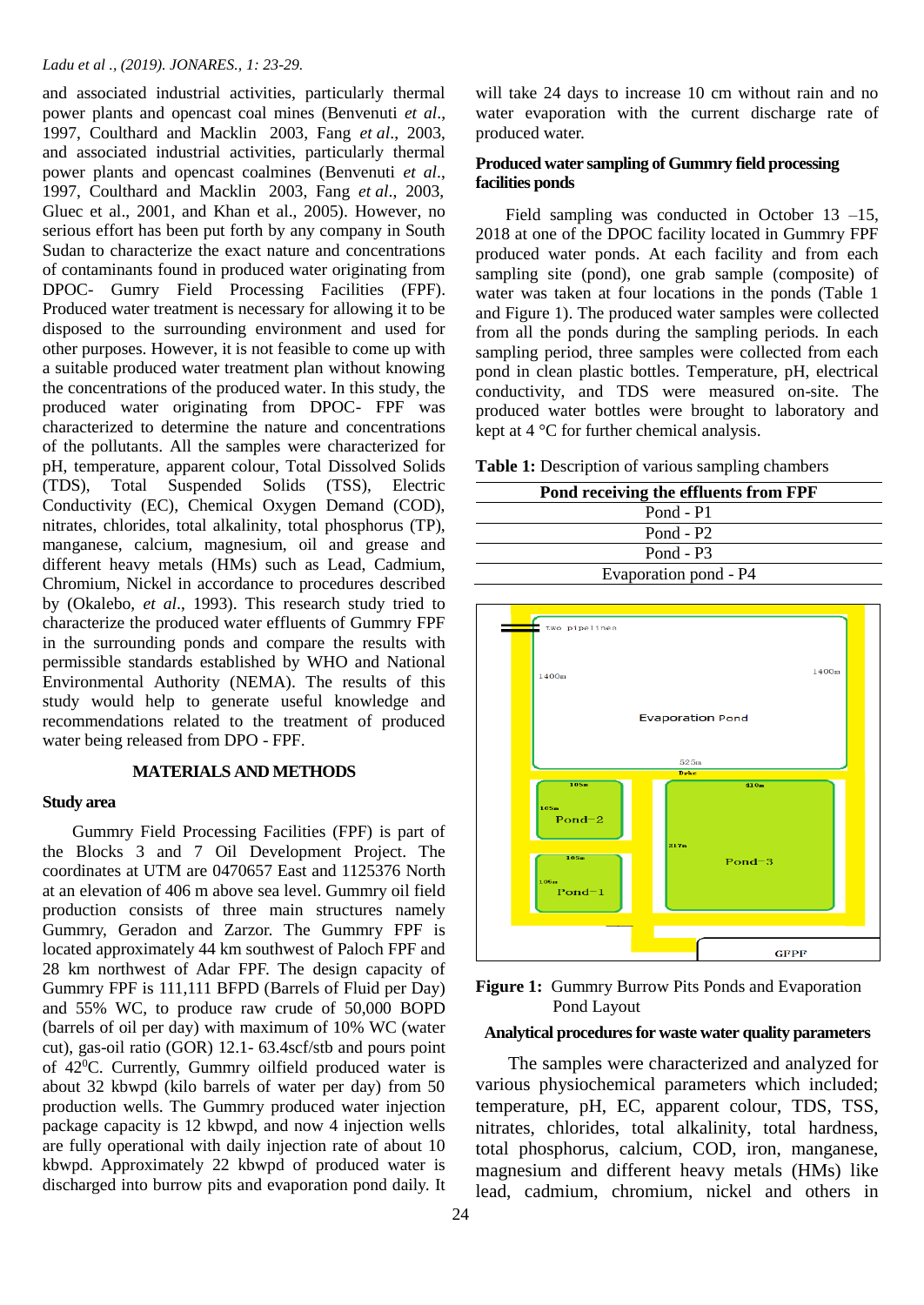accordance to procedures described by (Okalebo *et al*., 1993).

#### **RESULTS**

 The pH values and temperature of the produced water in the four different ponds of DPOC- Gumry Field Processing Facilities (FPF) (P1, P2, P3 and P4) were recorded as shown in table (Table 2). The pH of the effluents from the four ponds was found to be between 9.6 and 9.8 (i.e., it is mostly alkaline). The temperature of the samples ranged from 28.5 $\degree$  to 36.7 $\degree$ C during the sampling time as shown in (Table 2). Pond 1 had the highest temperature during the sampling time, and the lowest temperature was found in pond 4 (P2) (28.3°C). The average effluents temperature from all the ponds showed the highest value between 28.5 to 36.7 °C. Although the temperature of the samples from different ponds in Gummry FPF produced water pond was high, most pond samples were within the National Environment (Standards for Discharge of Effluent into Water or on Land Regulations, 1999).

 Electrical conductivity of the produced water were found to be different in the four ponds during the sampling times. Pond 1 had the highest EC  $(12870 \text{ }\mu\text{S/cm})$ compared to the other pond samples. Pond 2, P3 and P4 had EC values of 6170, 5690, and 4840 μS/cm respectively. The EC value of 4840 μS/cm the lowest, was recorded in the produced water of pound 4. Total dissolved solids (TDS) of the Gummry FPF produced water pond was also measured. It was found that the TDS of the samples were between 6433, 3082, 2834, and 2410 mg/l for P1, P2, P3 and P4 respectively (Table 3). Pond 1 had the highest EC and TDS than other ponds.

**Table 2:** pH and temperature values in Gummry FPF produced water ponds

| Ponds                  | Mean         | Mean effluents levels of  |  |  |  |
|------------------------|--------------|---------------------------|--|--|--|
|                        | effluents pH | temperature $(^{\circ}C)$ |  |  |  |
| Pond - P1              | 9.4          | 36.5                      |  |  |  |
| Pond - $P2$            | 97           | 32.1                      |  |  |  |
| Pond - $P3$            | 9.5          | 30.3                      |  |  |  |
| Evaporation<br>pond-P4 | 9.8          | 28.3                      |  |  |  |

**Table 3:** EC and TDS values in Gummry FPF produced water ponds

| Ponds       | Mean<br>effluents EC | Mean effluents levels of<br>$TDS$ (mg/L) |  |
|-------------|----------------------|------------------------------------------|--|
|             | $(\mu S/cm)$         |                                          |  |
| Pond - P1   | 12870                | 6433                                     |  |
| Pond - $P2$ | 6170                 | 3082                                     |  |
| Pond - $P3$ | 5690                 | 2834                                     |  |
| Evaporation | 4840                 | 2410                                     |  |
| $pond - P4$ |                      |                                          |  |

 The maximum true colour of 1008 PtCo and maximum Total suspended values (TSS) of 2220 mg/L observed for effluent samples were obtained from pond 1 and 4 respectively. The True Colour were observed in pond 2, 3 and 4 were 826 PtCo, 317 PtCo, and 835 (PtCo) respectively (Table4). TSS in pond 1, 2, and 3 were 4 mg/l, 310 mg/l and 812 mg/l respectively. These measured values of true colour compared with the WHO standards of 15 PtCo were much higher than WHO standards, permissible for produced water.

## **Chemical Oxygen Demand (COD) level of produced water in ponds in Gummry FPF**

During the study, the average COD concentrations of produced water in P1, P2, P3 and P4 were 106 mg/L, 117 mg/l, 206 mg/L, and 273 mg/L, respectively (Table 5). The minimum COD concentration was found for P1 (96 mg/L), and the maximum COD concentration was obtained in P4 (273 mg/L). All the COD values obtained from the ponds were above the permissible NEMA limit (100 mg/L).

**Table 4:** True colour and TSS Concentrations in Gummry FPF produced water ponds

| P100        |                |                |  |  |  |
|-------------|----------------|----------------|--|--|--|
| Ponds       | effluents True | Mean effluents |  |  |  |
|             | colour (PtCo)  | levels of TSS  |  |  |  |
|             |                | (mg/L)         |  |  |  |
| Pond - P1   | 1008           |                |  |  |  |
| Pond - $P2$ | 826            | 310            |  |  |  |
| Pond - $P3$ | 317            | 812            |  |  |  |
| Evaporation | 835            | 2220           |  |  |  |
| pond-P4     |                |                |  |  |  |

| <b>Table 5:</b> Concentrations of COD in Gummry |  |
|-------------------------------------------------|--|
| FPF produced water ponds                        |  |

| S/No             | Ponds               | effluents levels of |  |  |
|------------------|---------------------|---------------------|--|--|
|                  |                     | $COD$ (mg/L)        |  |  |
|                  | Pond - P1           | 106                 |  |  |
| $\overline{2}$ . | Pond - $P2$         | 117                 |  |  |
| $\overline{3}$   | Pond - $P3$         | 206                 |  |  |
|                  | Evaporation pond-P4 | 273                 |  |  |

## **Nitrate (NO3) levels in produced water of different ponds in Gummry FPF**

 A variation in nitrate concentration of P1, P2, P3, and P4 was observed during the experimental period. The lowest concentration was found for P1, i.e., 12 mg/L of the study, while P4 had highest concentration of  $NO<sub>3</sub>$  (i.e., 68) mg/L). A gradual increase was observed in nitrate concentrations as the produced water passed from first pond (P1) to the last pond (P4) varying with the size of the pond and passage of time. The samples from all the four ponds had higher nitrate concentrations during the experimental time (Table 6).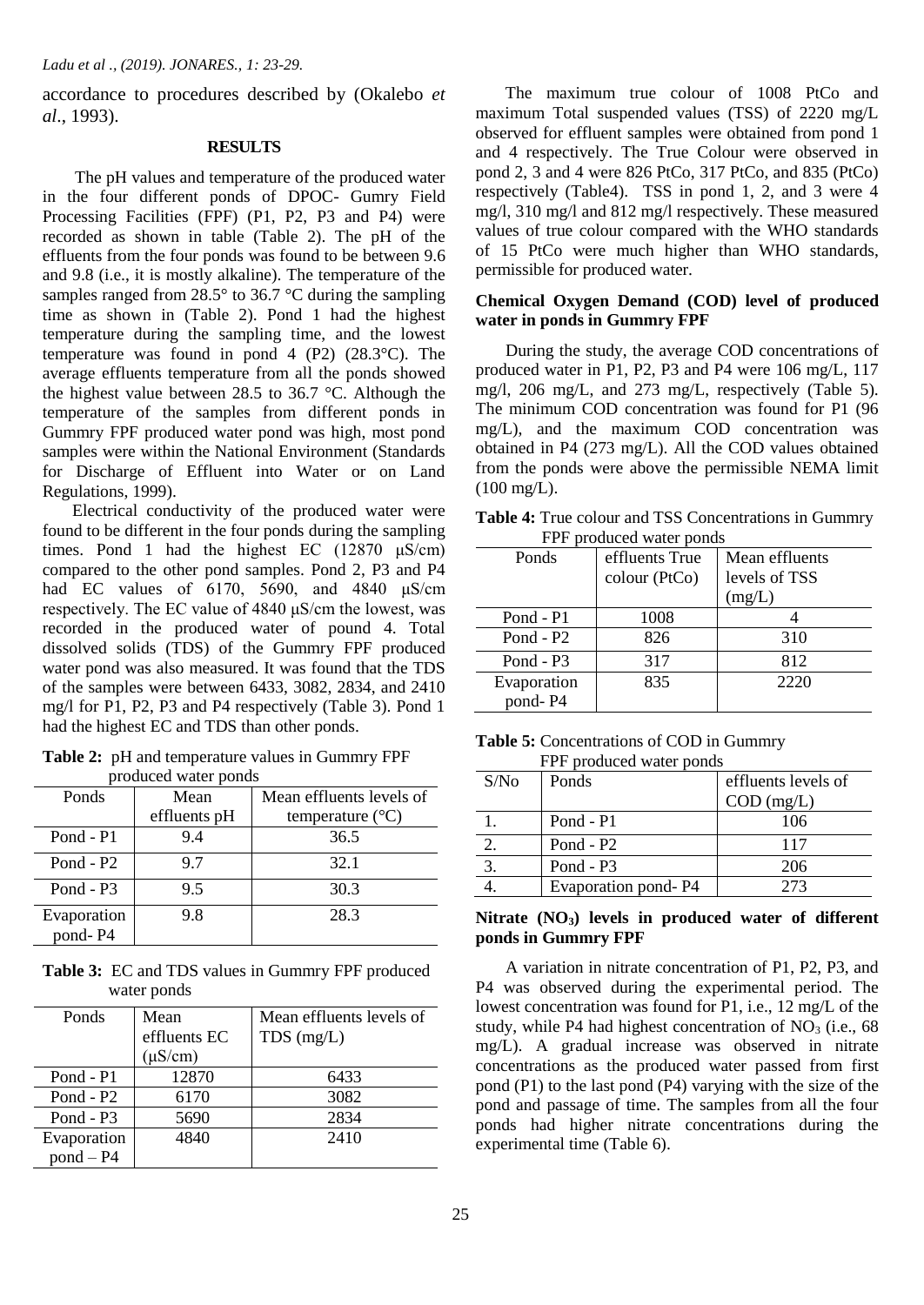| Ponds                   | Mean effluents levels of $NO3$ |  |  |
|-------------------------|--------------------------------|--|--|
|                         | (mg/L)                         |  |  |
| Pond -1                 | 12                             |  |  |
| Pond $-2$               |                                |  |  |
| Pond -3                 | 36                             |  |  |
| Evaporation pond $- P4$ |                                |  |  |

**Table 6:** Mean Nitrate (NO<sub>3</sub>) levels of produced water in ponds in Gummry FPF

## **Ammonium nitrogen levels in produced water ponds in Gummry FPF**

 All the effluent samples from the four ponds showed ammonium nitrogen concentrations higher than the WHO permissible limits of 50 mg/L. Pond 4 had the highest ammonium nitrogen concentration (105 mg/L), while the least concentration of 36 mg/L was found for produced water in P1 during November. The concentrations of produced water were 47 mg/l and 86 mg/l in pond 2 and 3 respectively (Table 7).

**Table 7:** Mean Ammonium nitrogen levels produced water in ponds in Gummry FPF

| Ponds                 | Mean effluents levels of<br>$NH_4-N$ (mg/L) |
|-----------------------|---------------------------------------------|
| Pond - P1             | 36                                          |
| Pond - $P2$           |                                             |
| Pond - $P3$           | 86                                          |
| Evaporation pond - P4 | 105                                         |

## **Phosphate levels in produced water in ponds of Gummry FPF**

 The phosphate levels for P1, P2, P3 and P4 of Gummry FPF produced water ponds during the experimental period were analyzed and found to be 0.1 mg/L, 1.3 mg/L 1.5 mg/L and 1.8mg/L, respectively (Table 8). The phosphate levels of the effluent samples obtained from P1, P2, P3 and P4 were within the permissible limit of NEMA (10 mg/L).

**Table 8:** Mean Phosphate (PO4) levels in produced water ponds in Gummry FPF

| Ponds                 | Mean effluents levels of $PO4$<br>(mg/L) |
|-----------------------|------------------------------------------|
| Pond - P1             | 01                                       |
| Pond - $P2$           | 13                                       |
| Pond - $P3$           | 1.5                                      |
| Evaporation pond - P4 |                                          |

# **Heavy metals in produced water ponds in Gummry FPF**

 The quantities of heavy metals in produced water can vary from different formations, depending on the age and geology of the formation from which the oil and gas are produced. The most commonly studied metals are barium (Ba), cadmium (Cd), chromium (Cr), copper (Cu), lead

(Pb), mercury (Hg), nickel (Ni), silver (Ag) and zinc (Zn) (Table 9) (Ray and Engelhardt, 1992).

 In this study, heavy metals cadmium, lead, copper, nickel, zinc, chromium, and manganese, were measured from the produced water in four different ponds of Gummry FPF and their concentrations in the effluent are shown in (Table 9). Pond 4 contained the lowest concentration of the heavy metals, while P2 had the highest concentration of all the heavy metals. The heavy metal concentrations found for the four ponds were within the permissible limits of WHO and NEMA standards except Cr the values of which were higher than the permissible limits.

**Table 9:** Heavy metals levels produced water ponds in Gummry FPF (mg/l)

| Ponds           | C <sub>d</sub> | Ph   | Cu  | Zn  | Ni    | Cr   | Mn   |
|-----------------|----------------|------|-----|-----|-------|------|------|
|                 |                |      |     |     |       |      |      |
| Pond - P1       | 0.23           | 0.22 | 0.2 | 0.7 | 0.01  | 1.3  | 0.04 |
| Pond - $P2$     | 0.21           | 0.02 | 0.2 | 0.4 | 0.001 | 1.1  | 0.03 |
| Pond - $P3$     | 0.20           | 0.01 | 0.1 | 0.4 | 0.01  | 1.0  | 0.01 |
| Evaporation     | 0.12           | 0.10 | 0.9 | 0.3 | 0.01  | 0.98 | 0.02 |
| pond - P4       |                |      |     |     |       |      |      |
| <b>WHO/NEMA</b> | 0.003          | 0.01 | 1.0 | 1.0 | 0.07  | 0.05 | 0.4  |
| standards       |                |      |     |     |       |      |      |

#### **DISCUSSION**

 The characterization results showed that the produced water effluent consists of waste-water being generated from petroleum drilling operation. According to the results obtained, almost all of the ponds produce waters were alkaline which gives the sample water the characteristics of Sodic water.

 Waste water pH has been identified as one of the parameters which influence effective waste water treatment (Juttner, *et al.,* 2000 and Aboulhassan, *et al*., 2006). The acidic petrochemical effluents are responsible for altering the pH of receiving water bodies, thereby destabilizing alkalinity, metal solubility and hardness, i.e., the fundamental properties of water (Aboulhassan *et al*., 2006). In a study by Wang et al. (2002), revealed that aquatic organisms' metabolic activities are dependent on the pH values. The waste water characteristics may also affect the microbial communities and their abundance (Shu *et al*., 2015 and Ouyang *et al*., 2019). The biochemical reactions of aquatic organisms are temperature dependent (Mandal, 2014 and Hariharan, 2010). An increase in temperature of water body will promote chemical reactions in the water and affect solubility of gases. Gases are less soluble at higher temperature. This will affect aquatic life and also impart bad taste and odour to the water.

High amount of total suspended solids can result in sludge build up if they settle at the bottom of the river bed. When decomposition occurs in the sludge layer, it will lead to oxygen deprivation and foul odour generation.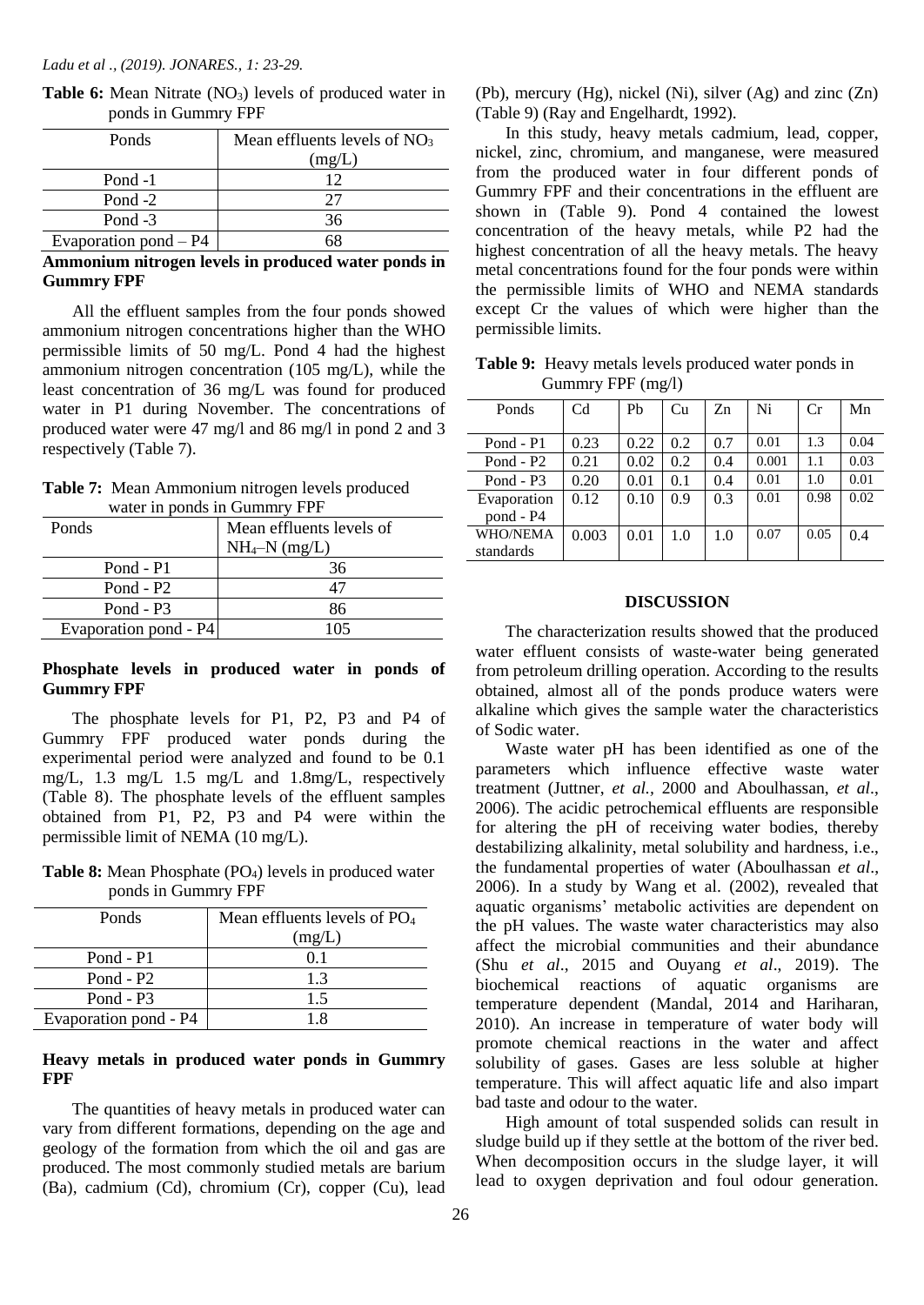#### *Ladu et al ., (2019). JONARES., 1: 23-29.*

Effluent standards are usually imposed based on the needs of the receiving streams, on its locations and in particular on whether the streams have extended use and serve toward other purposes. Streams which serve as a source of potable water usually have stricter discharge standards as compared to the streams that flow directly to the sea. There are a few quality limits which are often monitored as part of the waste water discharge control standards, and the most important are COD, dissolved oxygen, total suspended solids, nutrient levels (TP and TN), pH and bacteria. The COD and nutrients are important water quality parameters in waste water analysis. COD and nutrients indirectly relate to the amount of organic, inorganic and nutrient compounds present in the water sample. Effluents having high levels of COD can deplete the oxygen level of the receiving water bodies, creating anaerobic condition that is hostile to the aquatic organisms (Sial and Chaudhary 2006 and Prashanth *et al*., 2006).

 In South Sudan, the environmental standards are not followed. Solid and liquid wastes from petroleum industries are dumped into nearby open sites, sewers, streams and creeks, resulting in high levels of the heavy metals in the surface and ground water. Although heavy metals such as iron, molybdenum, manganese, zinc, copper, magnesium, copper, selenium and nickel have a major role in the growth and development of plants, they are toxic beyond certain levels (Metcalf, 2003). During the last few decades, heavy metal pollution has increased drastically due to rapid industrialization. Petrochemical industries are considered as the major contributors of heavy metals (Løbersli and Steinnes 1988). These heavy metals are toxic to humans, animals as well as plants.

 The current study characterized the produced water effluent discharge quality of DPOC-Gummry oil field production facility. Effluent discharge samples were taken from four different ponds. All the samples were characterized for pH, temperature, apparent colour, TDS, TSS, EC, COD, nitrates (NO3), Chlorides, total Alkalinity, total phosphorus, manganese, calcium, magnesium, oil and grease and different heavy metals (HMs) such as lead, cadmium, chromium, nickel in accordance to procedures described by Okalebo *et al*., (1993). Most of the samples exceeded WHO/NEMA discharge standards. Hence, there is a need for continuous monitoring and proper management of Gummry produced water effluents before discharging them into the surrounding forest areas. This will helps to safeguard aquatic and human life. The discharge of produced water effluents of DPOC-Gummry field production facility is resulting in high levels of contaminants in the environment. These pollutants are toxic to different organisms including humans. The effluents may also have considerable negative effects on the water quality of the nearby water bodies or aquifers, making them unfit for human and domestic use.

 In the last few years, natural self-purification mechanisms of the environment have not been sufficient enough to cope with contaminations calamities, especially in developing countries (Ladu *et al*., 2018). The improper discharge and disposal of produced water without proper handling and treatment is a hazard. Integrated bioecological treatments of produced water is the best suitable options to treat such petrochemical effluents before discharge into the nearby environment as reported by Firdous *et al*., (2018) and Gulzar and Mahmood (2018).

## **CONCLUSIONS**

 Water is an integral part of oil and gas production both as a necessary ingredient and as a byproduct. Proper management of the water is critical to ensure both production and environmental protection. Integrated bioecological treatments of produced water converts poor quality produced water into good quality water by removing contaminants and impurities. Produced water effluents should be continuously monitored and properly managed before discharge and disposal in order to reduce potential damage to aquatic and human life. It is evident that the discharge of Gummry produced water effluents invariably results in high concentrations of pollutants into surrounding soils and nearby water bodies. No proper treatment method has been established by either DPOC or government. The local communities are ignorant of the gravity of situation regarding the health effects of pollutants, and sometimes their cattle drink the produced water. It was observed that livestock often drink these produced water effluents. This may result in the bioaccumulation of hazardous pollutants in these animals and thus pose health risk to human body. The effective management of any wastewater flow requires reasonably accurate knowledge of its characteristics. This is particularly true for waste water flows from rural residential dwellings, commercial establishments, and other facilities where individual water-using activities create an intermittent flow of waste water that can vary widely in volume and degree of pollution. Detailed categorization data regarding the Gummry produced water effluents are necessary not only to facilitate the effective design of produced water treatment and disposal systems, but also to enable the development and application of water conservation and pollution reduction strategies.

 Two of the most crucial emerging and future opportunities for produced water management are recommended: treatment and re-use of produced water as a water supply for towns, agriculture, and industry and then utilization of produced water that has already been brought to the surface for other secondary applications (e.g., extraction of minerals from produced water; use of warm or hot produced water for geothermal energy production). The government should impose strict environmental monitoring of produced water effluents by the regulating company as well as continuous monitoring and surveillance is crucial in order to ensure resources sustainability and the protection of our environment from further degradation.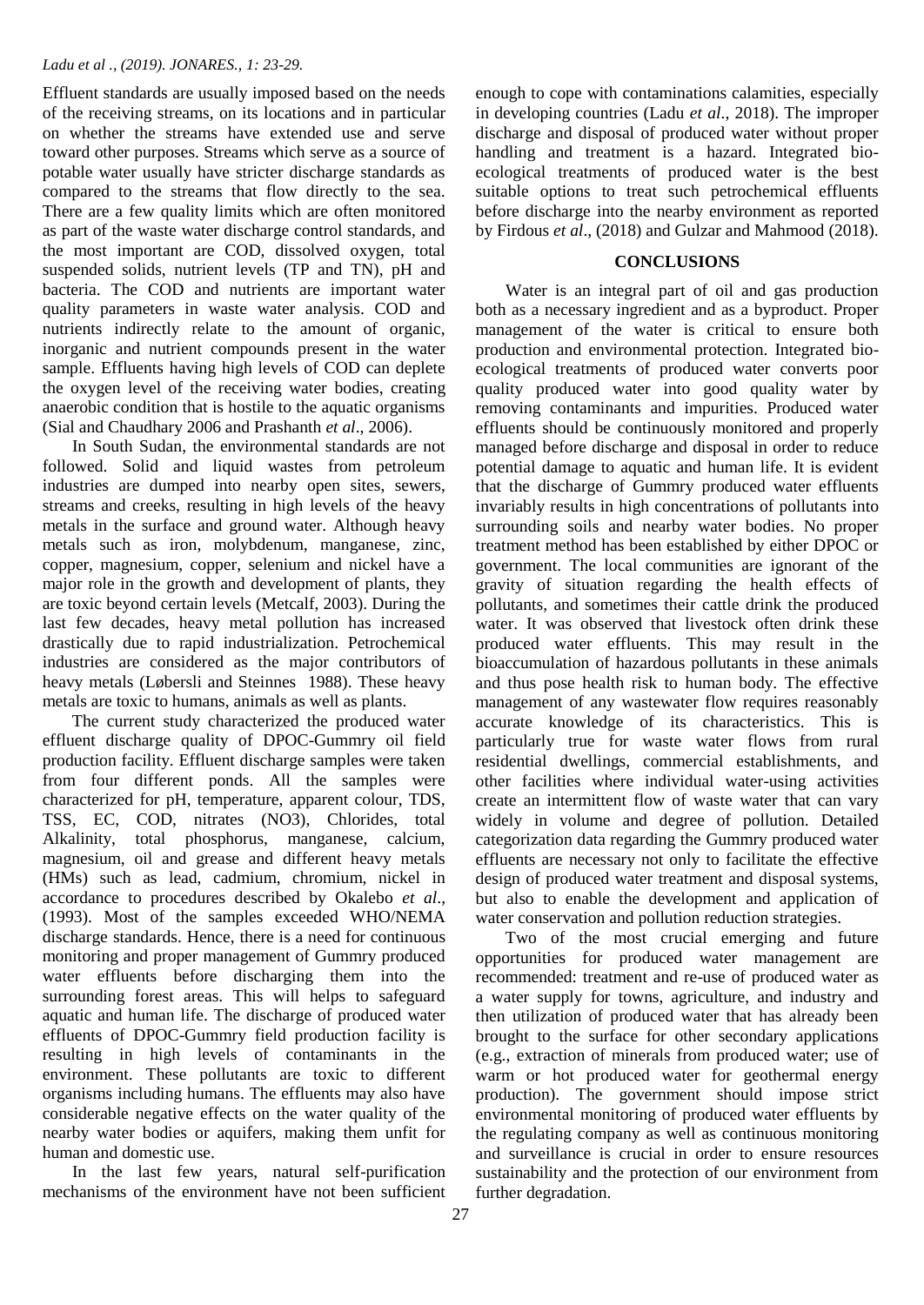#### **ACKNOWLEDGEMENTS**

This study was supported by the National Natural Science Foundation of China under the project No. 51078074.

#### **REFERENCES**

- **Aboulhassan, M.A., Souabi, S., Yaacoubi A., and Bauda, M.** (2006). Removal of surfactant from industrial wastewaters by coagulation flocculation process. *Inter. J. Environ Sci. Technol*. **3**:327-336.
- **Benvenuti, M., Mascaro I., Corsini F., Lattazi, P.,**  Parrini, P., and Tanilli, G. (1997). Mine water dumps and heavy metal pollution in abandoned mining district of Boccheggiano (Southern Tuscany, Italy). *Environmental Geology*, **30**:238–243.
- **Coulthard, T.J. and Macklin, M.G.** (2003). Modeling long term
- **Pendashteh, A.** (2009). "Review of technologies for oil and contamination in river systems from historical metal mining. *Geology,* **31**:451–454.
- **Fakhru'l-Razi, A. and** gas produced water treatment." Journal of Hazardous Materials 170 (2–3): 530–551.
- **Fang, W.X., Huang, Z.Y., Wu, P.W.** (2003). Contamination of the environ-mental ecosystems by trace elements from mining activities of Badao bone coal mine in China. *Environmental Geology,* **44**:373–378.
- **Firdous, S., Jin, W., Shahid, N., Bhatti, Z.A., Iqbal, A., Abbasi, A., Mahmood, Q., and Ali, A.** (2018). The performance of microbial fuel cells treat-ing vegetable oil industrial waste water. *Environmental Technology and Innovation*, **10**:143–151.
- **GE Water and Process Technology and Consol Energy Inc (2010).** Market for produced water treatment worth \$4.3 billion over next five years. Membrane Technology, P.6, April 2010.
- **Gluec, N., Gunal, B. and Erler, A.** (2001). Assessment of soil and water contamination around an ashdisposal site: a case study from the Seyentomer coal-fired power plant in Western Turkey. *Environmental Geology***, 40**:331–344.
- **Gulzar, F., Mahmood, Q., Bhatti, Z.A., Zeb, B.S., Shaheen, S., Hayat, T., Shahid, N., Tahseen, Z.T**. (2018). Industrial wastewater treatment in internal circulation bioreactor followed by wetlands containing emergent plants and algae. *World Journal of Microbiology and Biotechnology,* **34**:119–125.
- **Hariharan, S.** (2010). A novel integrated instrumentation technique for air pollution monitoring. In: *Gulfraz, M (ed) 2010 International conference on environmental engineering and applications, IEEE*. Contamination of selected metal ions in rivers and lakes water due to industries and their effect on aquatic life. Ph.D. Thesis, Quaid-i-Azam University, Islamabad, **pp** 142–146.
- **Juttner, K., Galla, U., and Schmieder, H**. (2000). Electrochemical approaches environmental problems in the process industry. *Electrochim. Acta,* **45**:2575-2594.
- **Khan, R., Israili, S.H., Ahmad, H., and Mohan, A.** (2005). Heavy metal pollution assessment in surface water bodies and its suitability for irrigation around the Neyveli lignite mines and associated industrial complex, Tamil Nadu, India. *Mine Water Environment,* **24**:155–161.
- **Ladu, J.L.C., Demetry, P.L., Athiba, A.L, and Lako, S.T.V.** (2018). Treatment of petroleum drill cuttings by water-based drill cuttings plant using solidification/stabilization treatment method. *American Journal of Environmental Protection*, **6:**98-102.
- **Løbersli, E.M., Steinnes, E.** (1988). Metal uptake in plants from a birch forest area near a copper smelter in Norway. *Water Air Soil Pollut*, **37**:25.
- **Mandal, H.K.** (2014). Influence of wastewater pH on Turbidity. Int J Environ Res Dev 4:105–114.
- **Metcalf, E., Inc.** (2003). Wastewater engineering treatment and reuse, 4th edn. McGraw Hill, New York.
- **Neff, J.M. (2004).** Bioaccumation in Marine Organisms. Effect of Contaminants from Oil Well Produced Water. Oxford, United Kingdom: Elsevier Ltd.
- **Okalebo, J.R., Gathua, K.W., and Woomer, P.L.** (1993). Laboratory Methods of Soil and Plant Analysis: a Working Manual. TSBF, Nairobi.
- **Ouyang, E., Liu, Y., Ouyang, J., and Wang, X.** (2019). Effects of different waste-water characteristics and treatment techniques on the bacterial community structure in three pharmaceutical waste water treatment systems. *Environmental Technology*, **40**:329–341.
- **Prashanth, S., Kumar, P., and Mehrotra, I.** (2006). Anaerobic degradability: effect of particulate COD. *J Environ Eng*, **132**:488–496.
- **Ray, J.P., and Engelhardt, F.R.** (1992). Produced Water –Technological/Environmental Issues And Solutions. Eds.; Plenum Press, New York and London.
- **Sial, R.A., Chaudhary, M.F., Abbas, S.T., Latif, M.I., Khan, A.G.** (2006). Quality of effluents from Hattar Industrial Estate. *Journal of Zhejiang University for Science,* **7**:974–980.
- **Shu, D., He, Y., Yue, H.** (2015). Microbial structures and community functions of anaerobic sludge in six fullscale wastewater treat-ment plants as revealed by 454 high-throughput pyro sequencing. *Bio-resource Technology*, **186**:163–172.
- **The National Environment (Standards for Discharge of Effluent into Water or on Land) Regulations,** (1999). (Under section 26 and 107 of the National Environment Act, Cap 153).